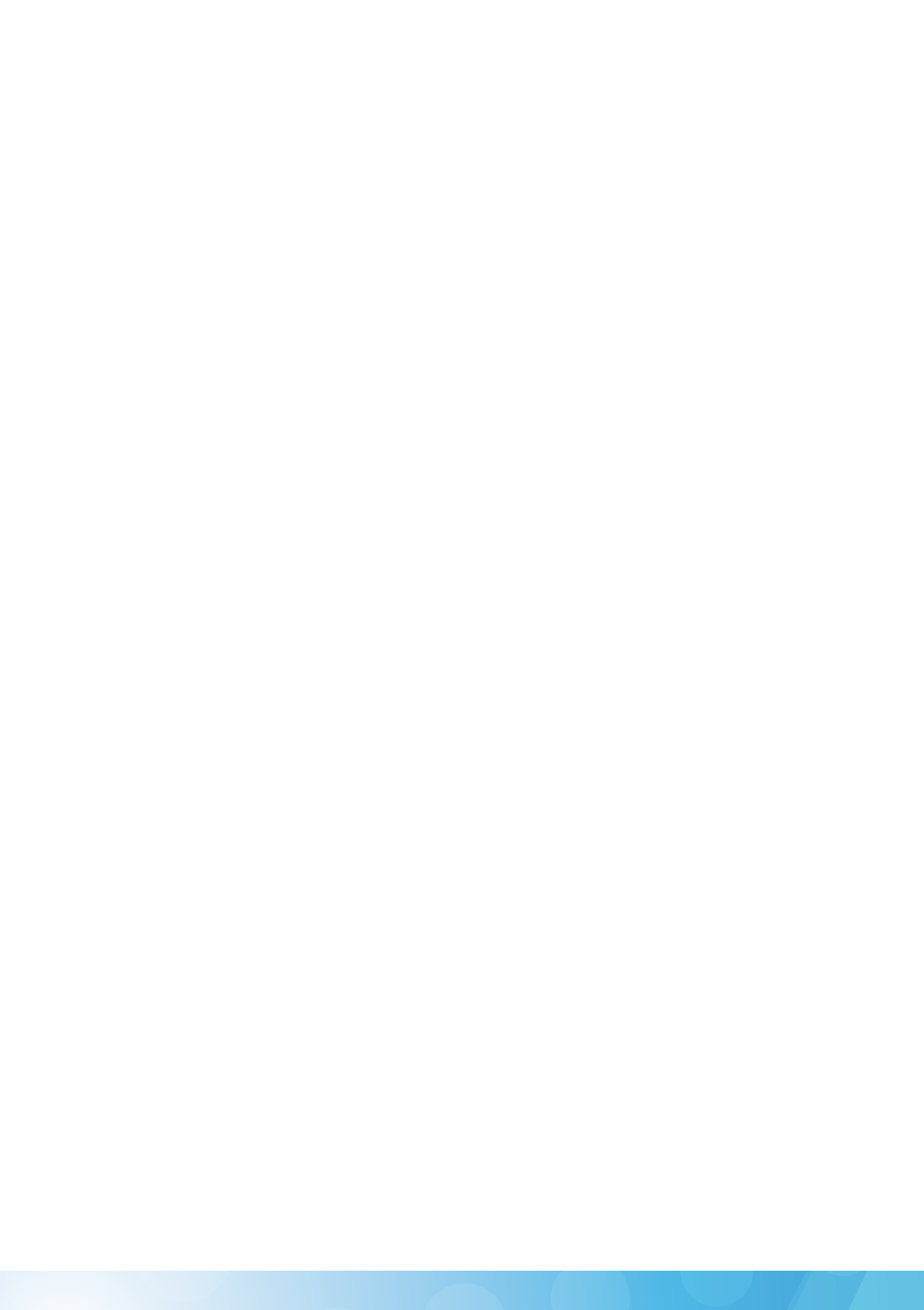#### **Introduction**

Home Modifications Lake Macquarie/Newcastle Ltd trading as Hunter Home Modifications (HHM) is a not for profit community based organisation and registered Charity which provides timely, practical and high quality services to assist people who are aged, people with disabilities and their carers.

The work done by HHM assists these people to remain living at home and to live more independently in the community.

Our organisation has been operating in the Hunter region for over 30 years providing a variety of specialised services including Occupational Therapy, Major and Minor Home Modifications and Home Maintenance.

HHM is funded by the Department of Social Services through the Commonwealth Home Support Programme (CHSP). The Programme is underpinned by the principles of wellness, independence and reablement and supports people over 65 years or over 50 years if Aboriginal or Torres Strait Islander (ATSI).

HHM is a registered provider under the National Disability Insurance Scheme (NDIS) to provide supports for:

- $\blacktriangleright$ Home modification design and construction
- Project management
- VVVV Household tasks (lawn mowing)
- Specialised assessment of skills, abilities and needs
- Assistive technology specialist assessment, set up and training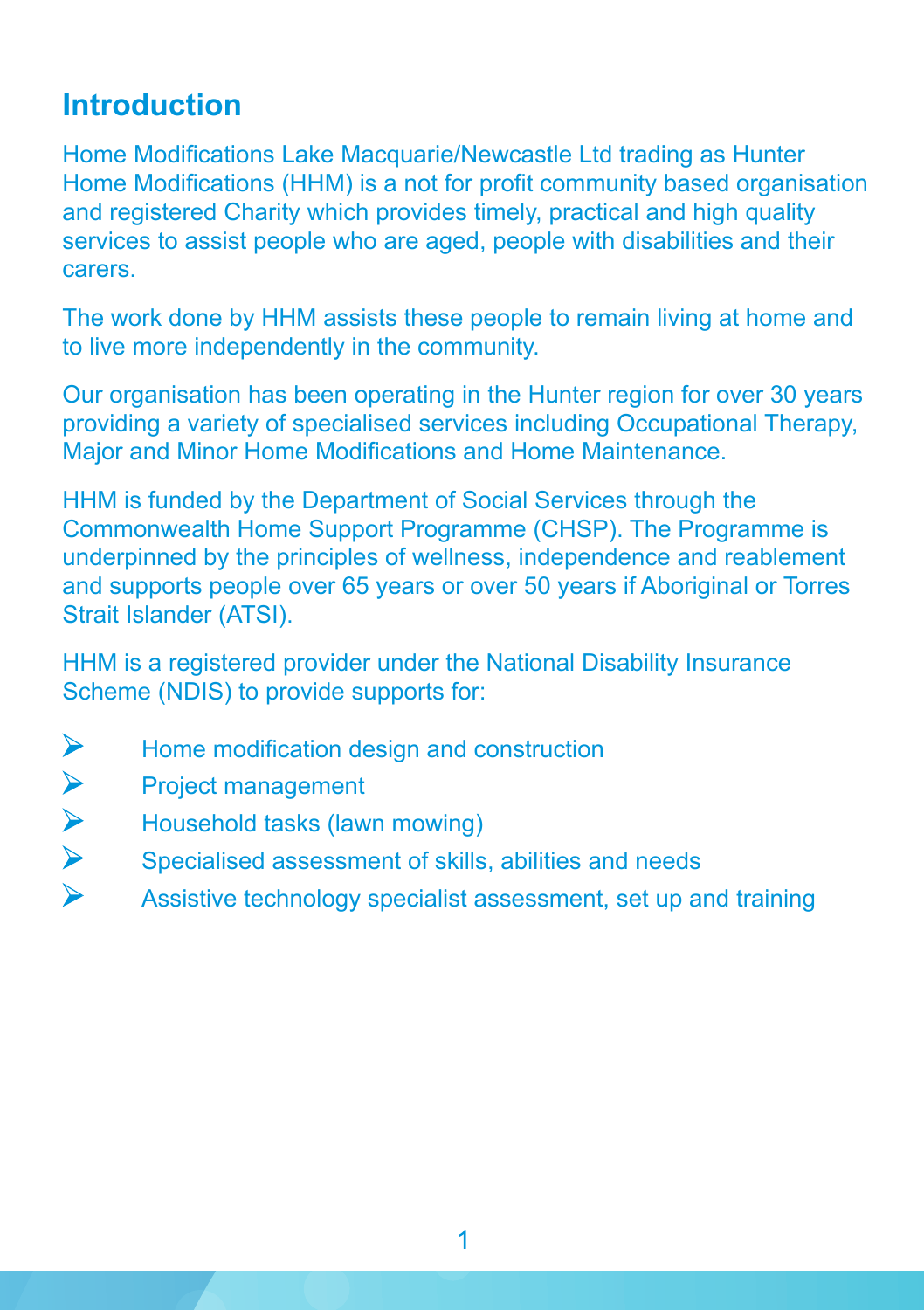# **How to Obtain Service**

Referrals can be received from:

#### **My Aged Care (MAC)**

CHSP referrals and assessments for people over 65 and over 50 for Aboriginal/ Torres Strait Islander. Please contact MAC to determine eligibility.

#### **Ph: 1800 200 422**

Hours: 8am - 8pm, Monday – Friday & 10am - 2pm, Saturday Website: www.myagedcare.gov.au

#### **National Disability Insurance Scheme (NDIS)**

**Ph: 1800 800 110**

Hours: 8am - 8pm, Monday – Friday Website: www.ndis.gov.au

#### **Direct Referrals to HHM**

- General Practitioners or other Healthcare Professionals
- Department of Veterans' Affairs
- $\lambda$   $\lambda$   $\lambda$ Package Care Providers
- Insurance Companies
- $\blacktriangleright$ Private (Self) Referrals

#### **Ph: (02) 4950 4275**

Hours: 8am – 4pm, Monday - Friday Website: www.homemodificationservice.org Email: admin@homemodifications.org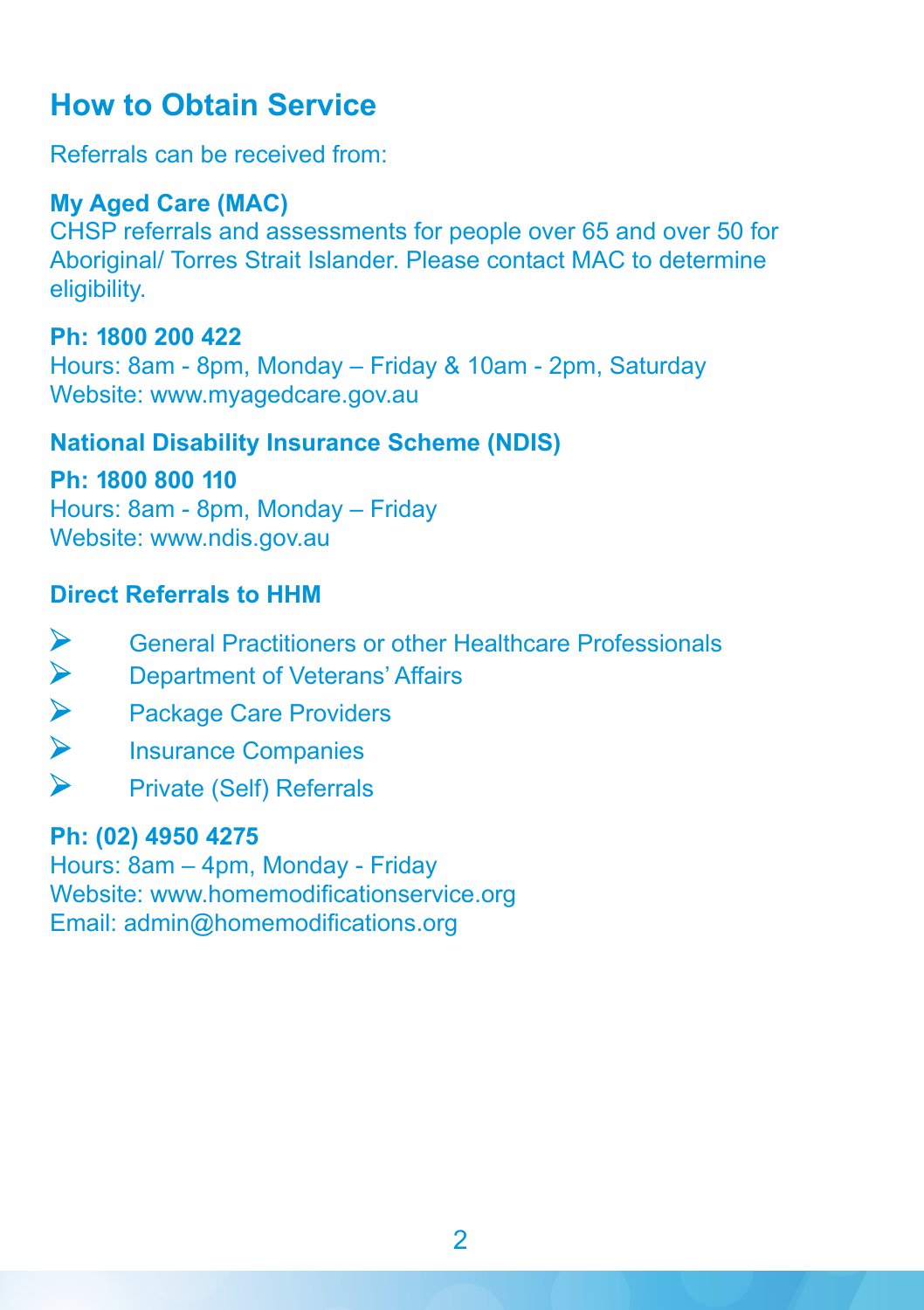### **Services Provided**

# **Home Modifications**

- $\blacktriangleright$ Major bathroom modifications
- Major access modifications e.g. ramps, lifts, stair climbers
- Widening doorways
- Supply and installation of step ramps and wedges
- VVVV Supply and installation of hand rails and grab rails (external and internal)
- $\vee$ Supply and installation of hand held showers and diverters
	- Kitchen modifications







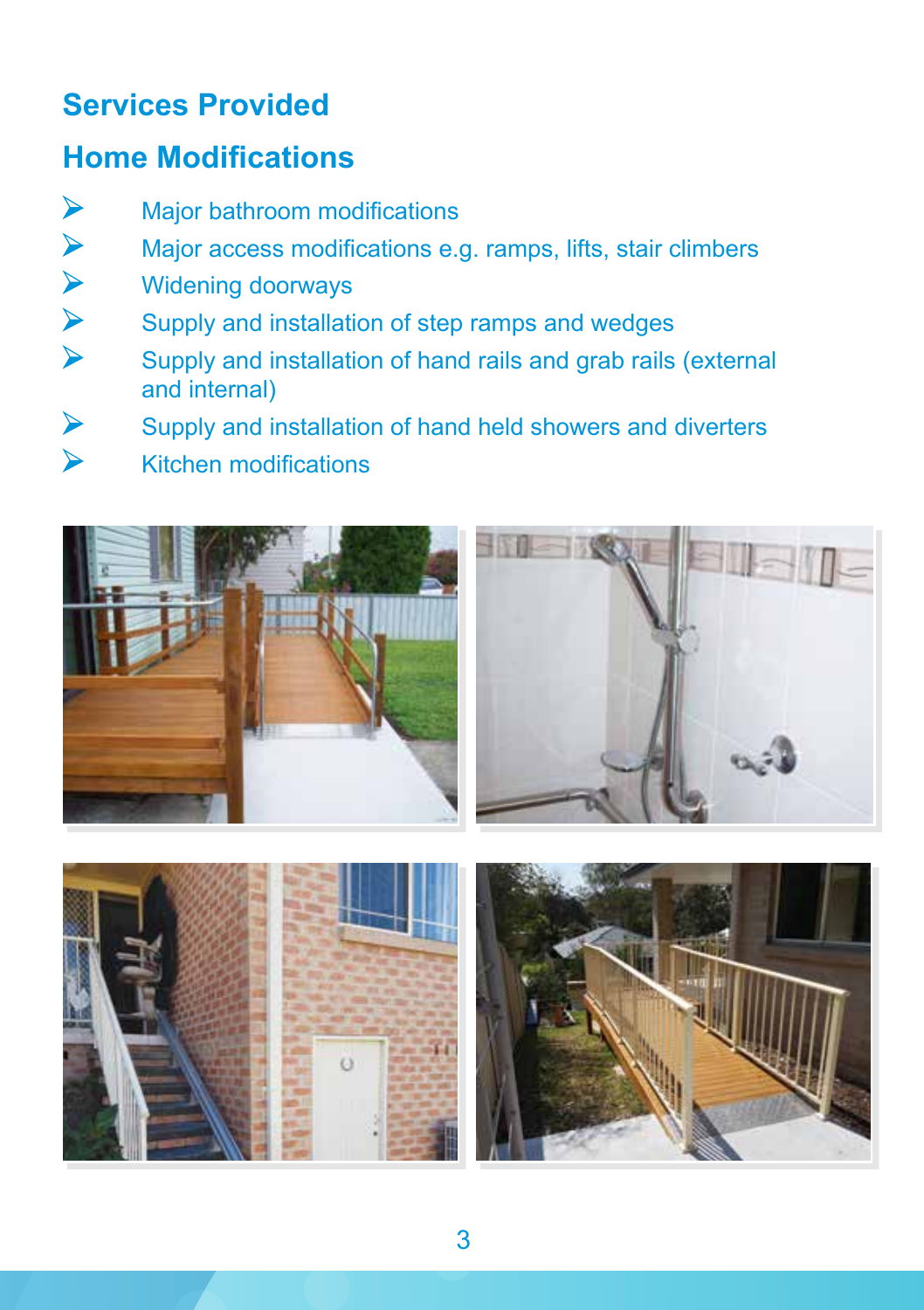#### **Home Maintenance** *- Specifically related to safety and access*

- ▶ Repairs to gutters, doors, floors, steps and paths
- Minor plumbing and electrical work
- VVV Gutter cleaning
	- Lawn mowing

# **Occupational Therapy**

Our Occupational Therapy team provide specialised assessments designed to ensure your specific needs are met and increase your safety and independence in the home.

In order to increase your participation and independence with everyday activities, there are a number of assessments and interventions our Occupational Therapists can recommend which include:

- $\blacktriangleright$ Home modification assessments and prescription, e.g. hand rails, grab rails, ramps, bathrooms and lifts
- $\blacktriangleright$ Assistive technology/equipment assessments, e.g. showering and toilet aids, wheelchairs and kitchen aids
- VV Pressure care assessments, e.g. seating, wheelchairs and beds
- Life skills training and adapting activities, e.g. providing training and education on techniques for promoting participation and independence
- $\blacktriangleright$ Providing education and training to clients, carers and significant others regarding home safety, health promotion, and increasing safety and participation in everyday activities, e.g. falls prevention, manual handling and energy conservation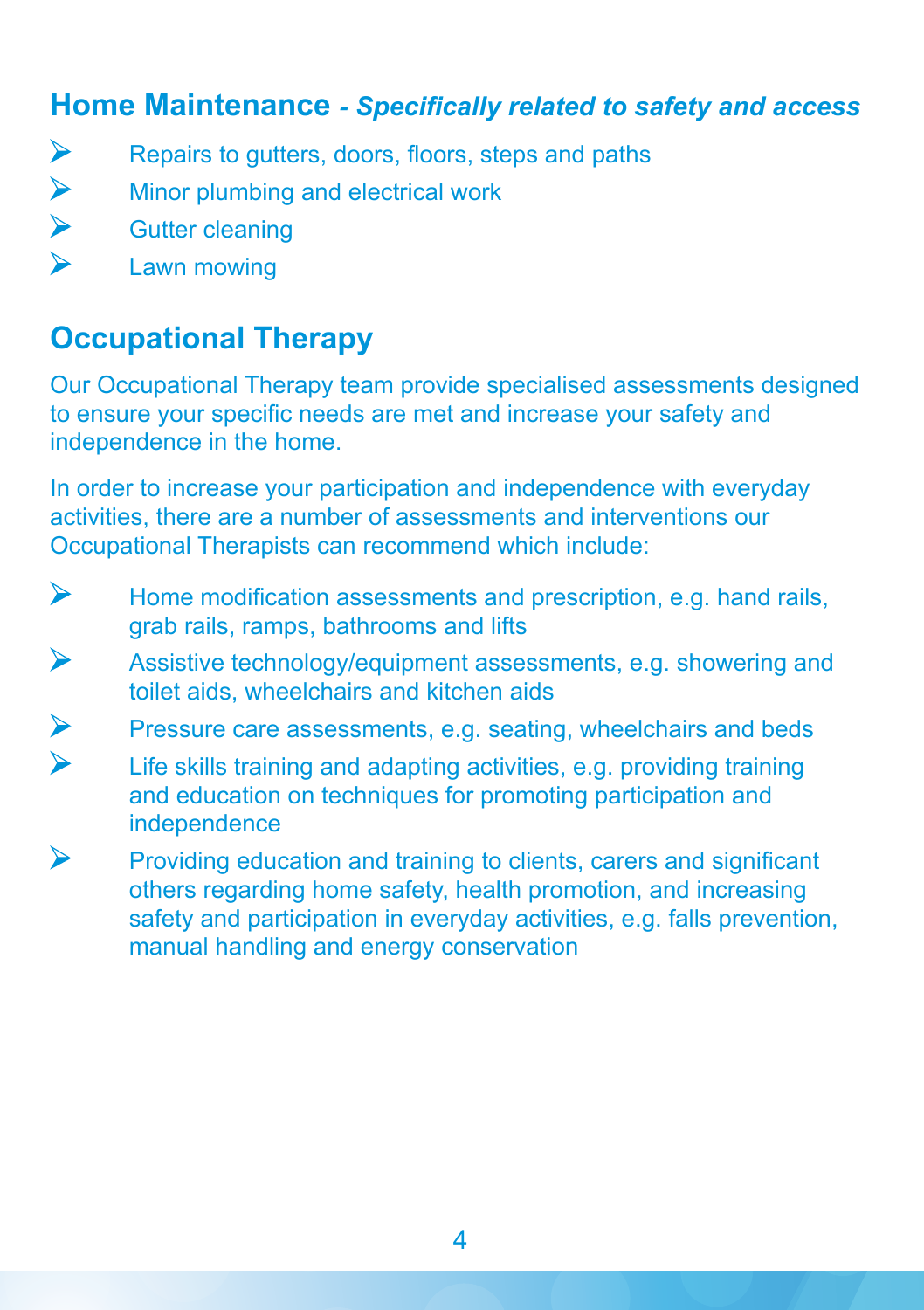### **Trial and Assessment Centre**

HHM has a trial and assessment centre within its premises. Access and use of the centre is free of charge.

The centre contains examples of bathroom and access modifications, hand and grab rails, assistive technology and specialised equipment.

The facility offers the capability for clients to not only visualise and be aware of the types of assistance and modifications available but also to be assessed by an Occupational Therapist while trialing equipment, assistive technology and modifications.

Use of the centre facilitates significant cost savings and less stress for clients due to the client and Occupational Therapist being confident of the suitability and functionality of prescribed equipment and/or assistive technologies by being able to trial first.

To find out more please contact the office on **Ph: (02) 4950 4275**

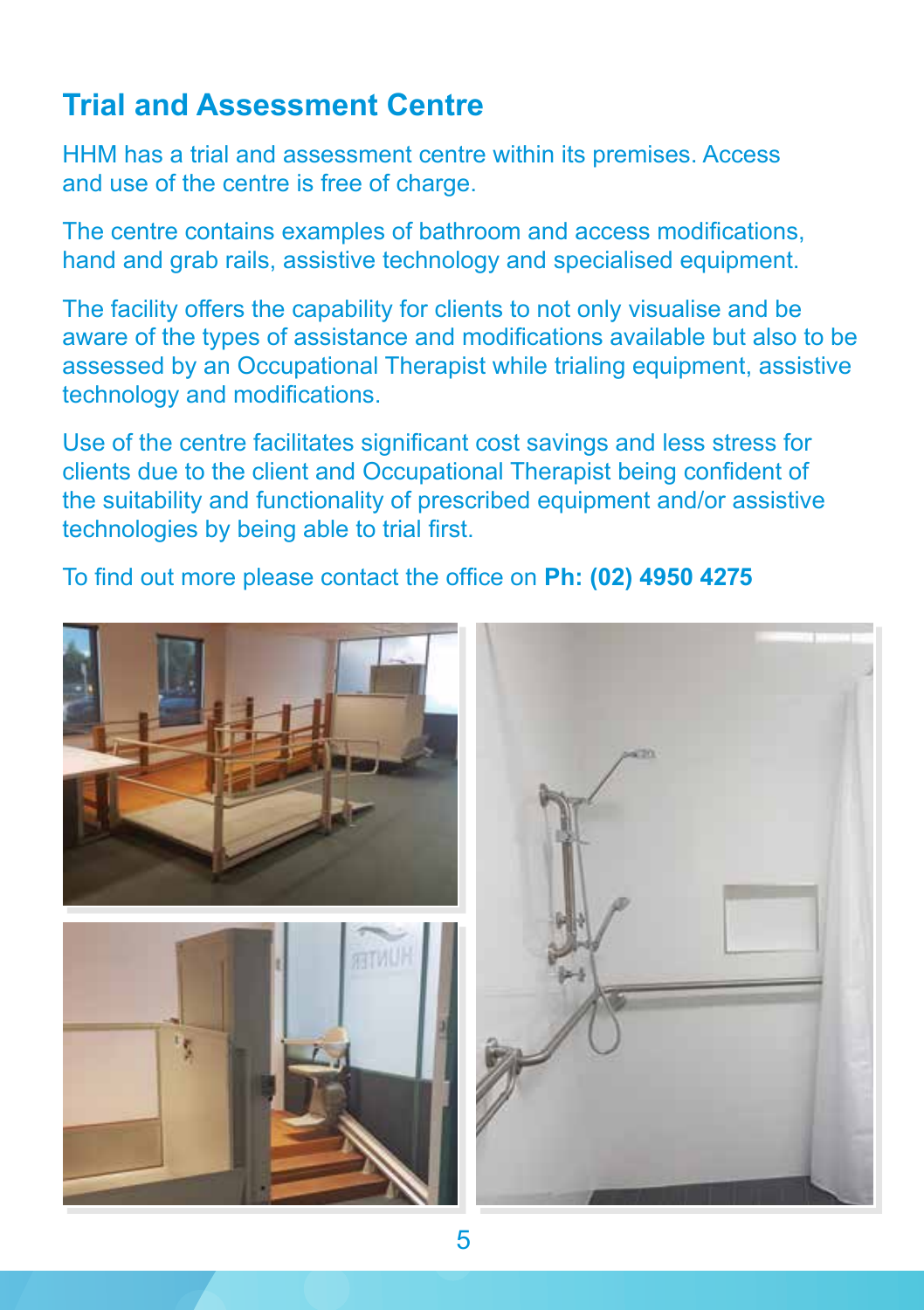#### **Fees**

Home modifications, home maintenance and occupational therapy services are not free services. Subsidies are available for CHSP eligible clients to offset the cost. For those clients not eligible through CHSP, services are still available at a competitive rate. Clients in financial hardship can apply to have their fees reviewed.

# **Advocacy**

Clients have the right to appoint an advocate to negotiate on their behalf. An advocate can be a carer, friend, family member or representative from an advocacy agency.

The National Aged Care Advocacy Line – Ph: 1800 700 600 Disability Advocacy & Information Service – Ph: 1300 886 388

HHM assists and supports people with special needs to access an advocate of their choice. HHM must be informed in writing of the name of the person who is to act as an advocate. Clients can change their advocate at any time.

# **CHSP Special Needs Groups**

The CHSP recognises the following special needs groups, which align with those recognised under the Aged Care Act 1997 and by other aged care programmes:

- People from Aboriginal and Torres Strait Islander communities
- People from culturally and linguistically diverse backgrounds
- People who live in rural and remote areas
- People who are financially or socially disadvantaged
- **Veterans**
- People who are homeless, or at risk of becoming homeless
- AAAAAAA People who identify as lesbian, gay men, bisexual, transgender and intersex people (including people who are perceived to be, or have in the past lived as such)
- $\blacktriangle$ People who are care leavers
	- Parents separated from children by forced adoption or removal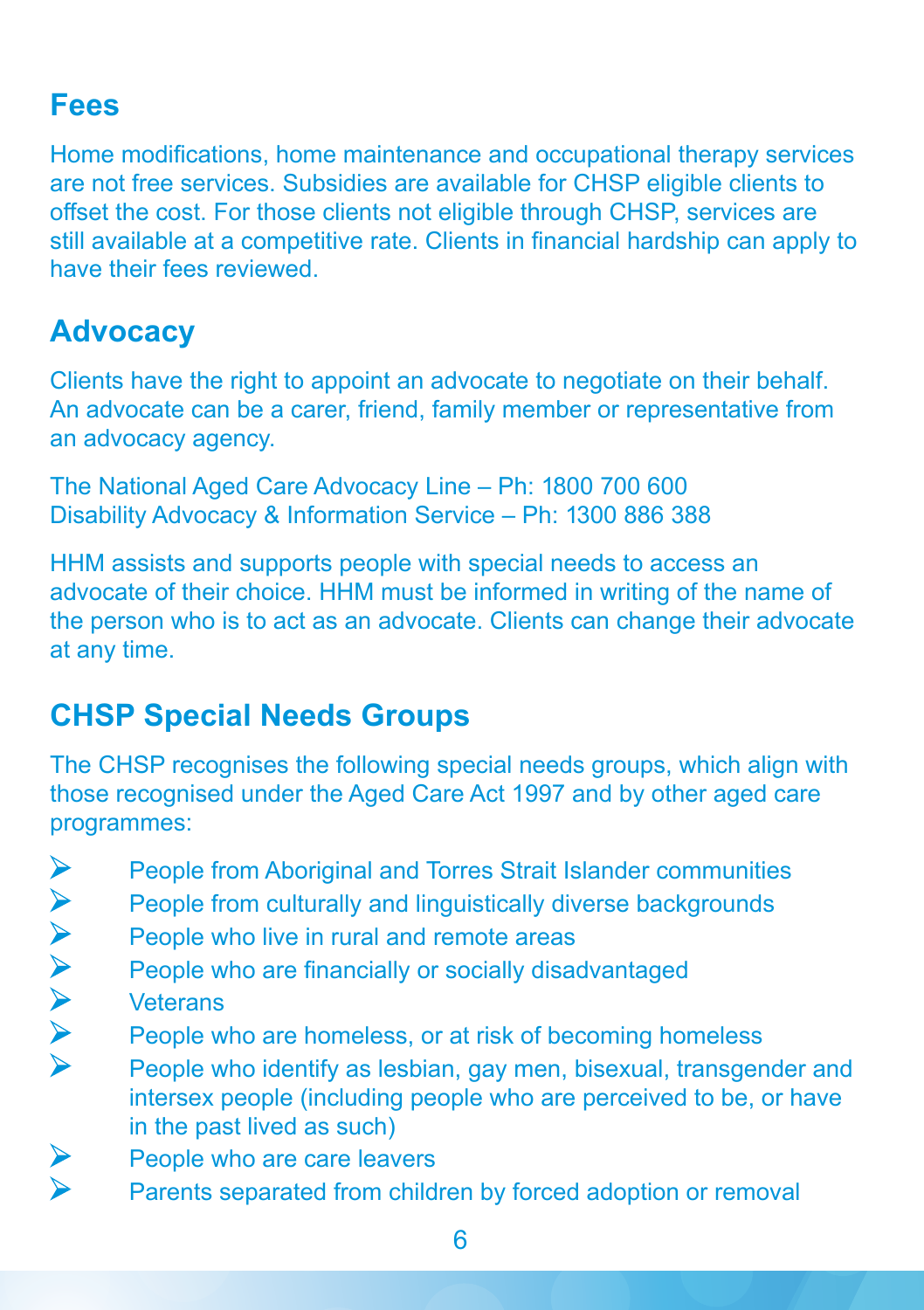### **Privacy and Confidentiality**

HHM is committed to protecting the privacy and confidentiality of our clients. We support and are bound by the Australian Privacy Act 2001, NSW Privacy and Personal Information Protection Act 1988 and Health Records and Information Privacy Act 2002).

All personal information collected is kept secure and only used to assist in developing the appropriate service provision.

*Note: For contractual purposes, HHM is required to report client, carer and service details to the State and Federal governments. All client data is de-identified and used for statistical purposes only. YOU HAVE THE RIGHT TO REFUSE IN GIVING THIS INFORMATION.*

### **Feedback**

HHM encourages clients and/or their carers to provide feedback about the service they receive. This feedback helps HHM to ensure continuous improvement and that we are meeting the needs of all our clients.

### **Complaints**

If clients are not satisfied with the service they receive, they have the right to lodge a complaint without fear of retribution by contacting the Chief Executive Officer

Clients have the right to appoint an advocate.

Clients can also contact:

Aged Care Complaints Commission – Ph: 1800 500 552 Disability Services Commission – Ph: 1800 677 342 NSW Ombudsman – Ph: 1800 451 524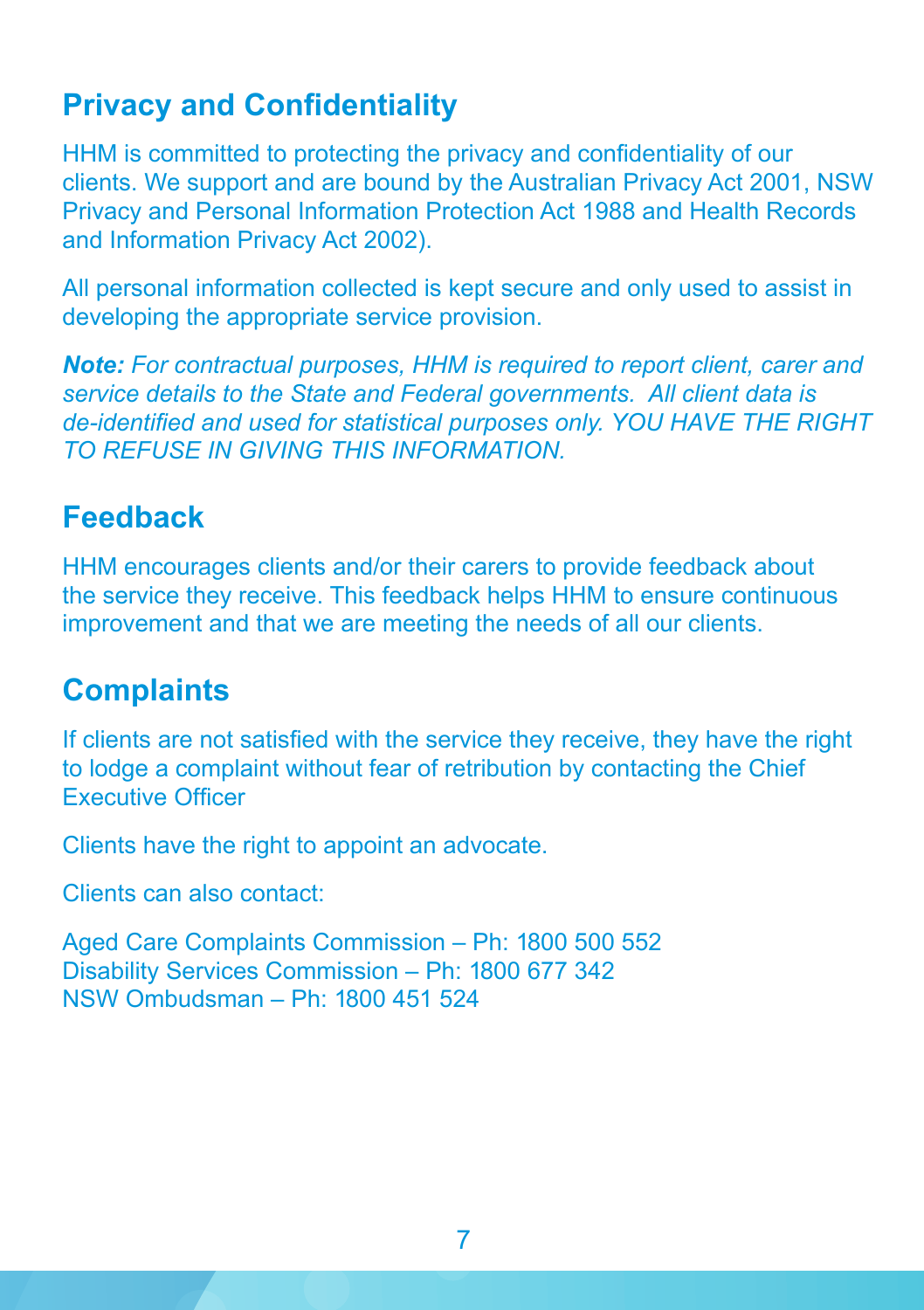#### **Charter of Care Recipients Rights and Responsibilities**

HHM complies with the Charter of Aged Care Rights within the *User Rights Principles 2014 under the Aged Care Act 1997.*

HHM has developed and maintains policies and practices that support clients' rights and responsibilities in accordance with the Charter and the Standards.

These policies can be viewed on our website: **www.homemodificationservice.org**

*(A copy of the Charter is also provided with this booklet.)*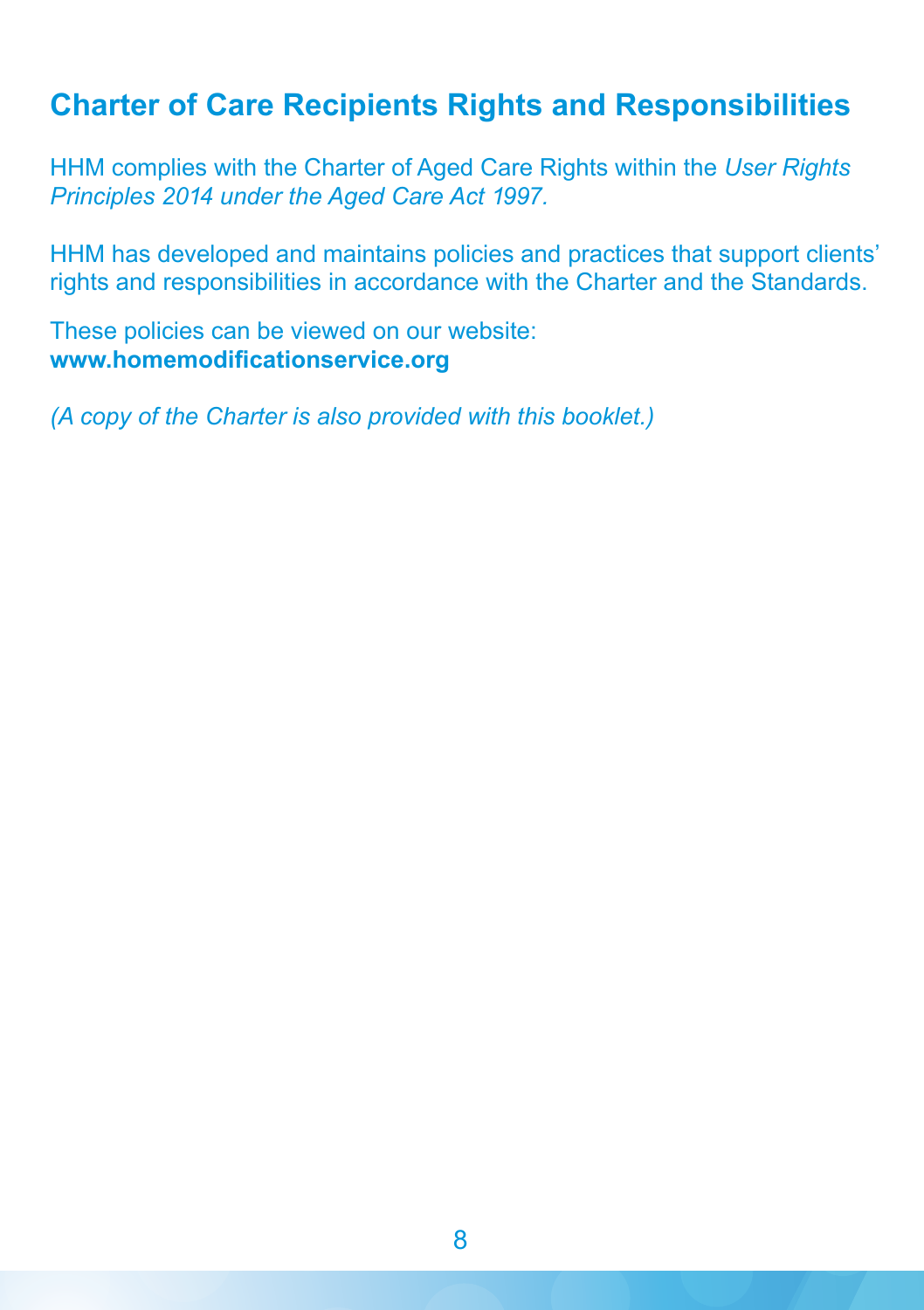

*"Project managed by Jace resulted in a job well done. We were pleased with their performance and work attitude."* – Luke & Karyn



*"Thanks to Hunter Home Modifications for our new bathroom"* - Cynthia